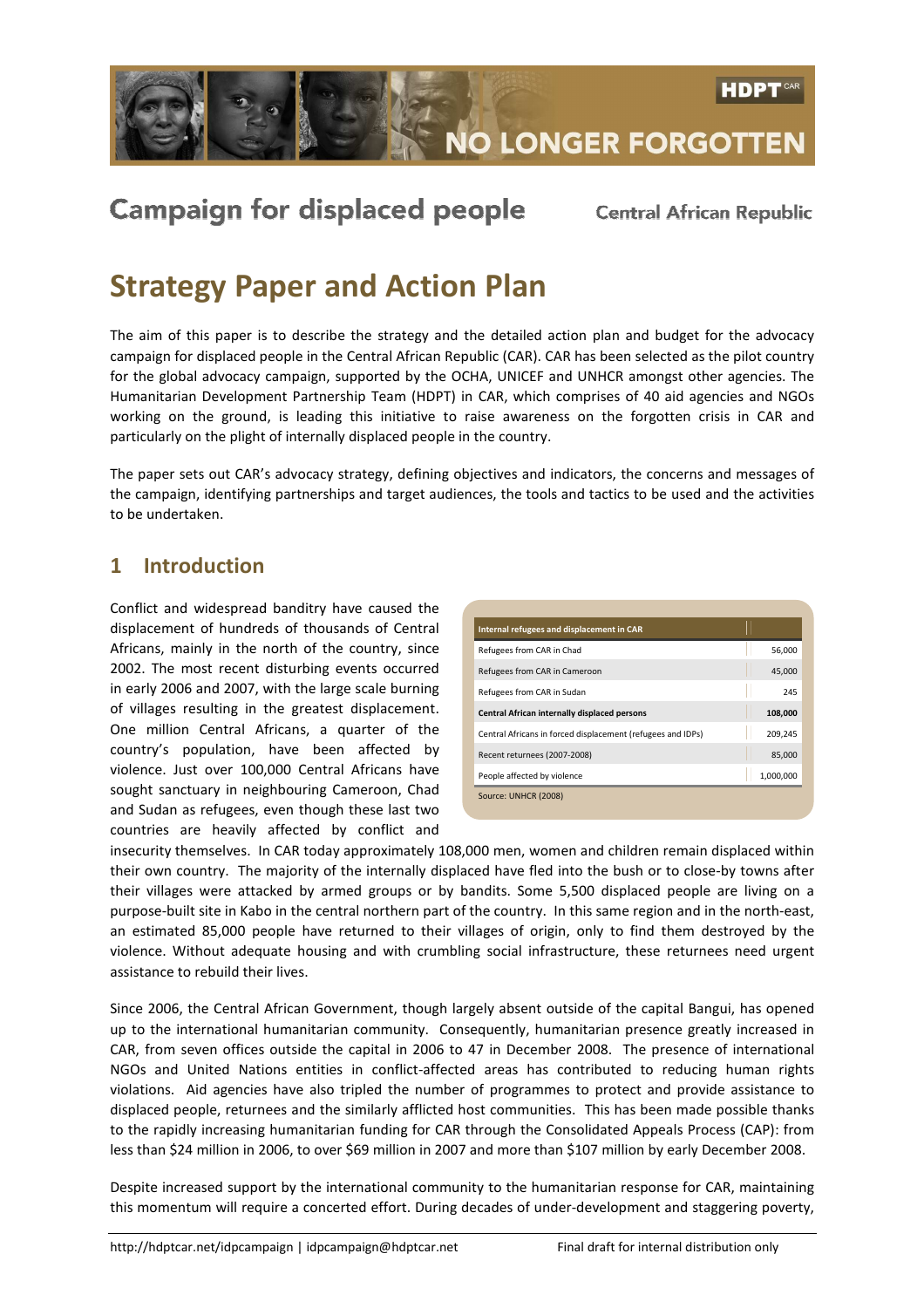this large, land-locked and sparsely-populated country has rarely been able to illicit the interest of the international community. Its own internal crisis has been dwarfed by the long running high-impact conflicts in neighbouring Sudan, Chad, Democratic Republic of the Congo and Uganda. Towards the end of 2008, the peace process between the government of Francois Bozizé and the three largest rebel groups is making slow, and often faltering, progress towards what many hope will be a successful and peaceful conclusion to this longrunning conflict. However, there are many obstacles to securing permanent peace and for much of the population this remains their fragile hope. Consequently, the activities of the rebel movements have declined in some areas while at the same time there has been an attempt by the military to act against armed bandits (known locally as zaraguinas or coupeurs de routes). As a result in certain areas many Central Africans displaced by the violence and insecurity are starting to return home, and the focus is moving from emergency humanitarian assistance to recovery and development.

At the same time, zones of violence remain and within these affected areas a culture of impunity reigns which exposes civilians to constant danger. There remain 108,000 displaced people, over half of them living in the bush without access to safe water or any essential services, who are in dire need of emergency assistance now and for the foreseeable future - as long as fear for their lives and their belongings prevents them from returning home.

#### Why advocacy now?

The Central African Republic is one of the poorest countries in the world and basic health indicators remain among the worst in Africa. For every 100,000 live births, 1,355 mothers die during or after childbirth; this means that a mother dies every four hours. Almost one in five children will not survive to see their fifth birthday and life expectancy remains a staggeringly low 43 years. These bleak statistics reflect the reality in urban areas and where the population have access to basic services. The situation is yet more serious in rural areas where the conflict has destroyed what little social and government infrastructure previously existed.

As the political dialogue between the Government and armed opposition groups advances and the population of CAR begins to believe in the possibility of peace, more of the displaced are seeking to return to their places of origin or to settle definitively in the places where they have sought refuge.

For those who return to their villages of origin, they find that their homes, health centres and schools have been looted and destroyed and water pumps and wells are no longer functional. For others who choose to remain in the areas where they sought refuge, there is often increased pressure on existing resources. Insufficient water pumps, unusable agricultural land, over-crowded schools and inadequate shelter all contribute to tensions between new arrivals and existing communities. Furthermore, the long-term conflict and continued attacks by coupeurs de routes have forced previously nomadic communities to settle in towns and villages where they lack the social networks and skills to integrate, putting them further at risk of the effects of long-term poverty and exclusion.

Guaranteeing physical security of displaced people is the primary responsibility of the Central African government. However, due to lack of resources and capacity they are presently unable to meet their obligations. Although the government has been collaborative in terms of allowing humanitarian operations to take place it has yet to actively participate in the humanitarian response, as set out in the Guiding Principles on Internal Displacement, and described in the benchmarks in the framework for national responsibilities.

With humanitarian assistance starting to revive the conflict-affected communities in the north and the government engaging in reconciliation and development processes, there is a window of opportunity to make a difference in the lives of the displaced in CAR. As domestic and international attention turns towards supporting a peaceful resolution to the conflict in CAR, it is imperative that those who have been most affected by the conflict are not forgotten. The displaced people who have been forced to flee the violence should be supported as they try to re-build their lives. Now is the time to remind the government of CAR and the international community that they have an obligation to assist the internally displaced to reclaim a semblance of normalcy in their lives and plan for a future in dignity and security.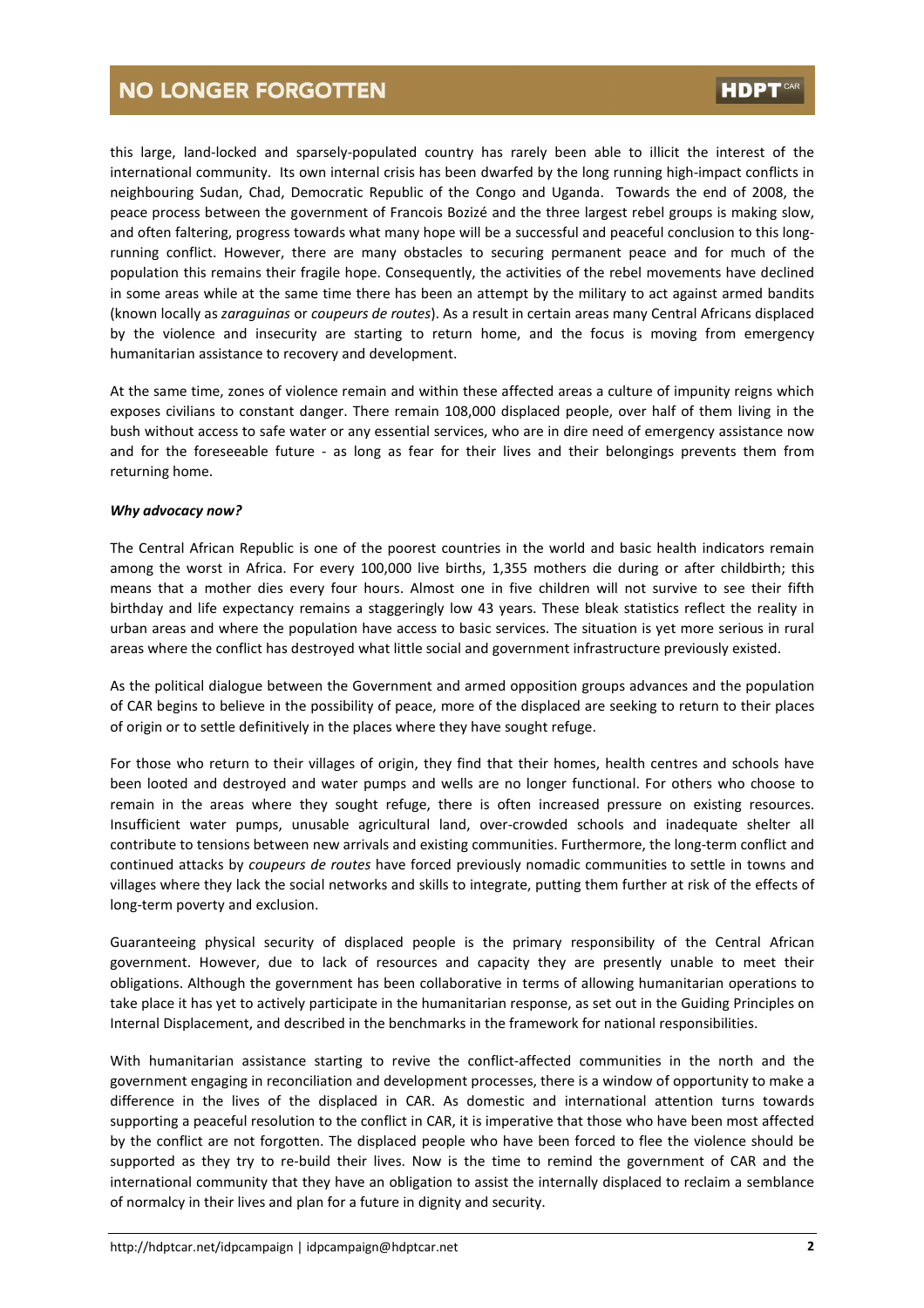### 2 Objectives and Targets

The objectives and targets will serve as the critical reference point in verifying that activities and indicators developed in the Action Plan further the aims of the campaign. The objectives clarify the 'what' of the campaign while the targets identify the 'who'. The 'when' and 'where' elements are developed in the attached Action Plan.

#### GENERAL OBJECTIVE

Strengthen humanitarian action and encourage solutions at a local, national and international level to prevent further internal displacement in CAR, to improve the protection and assistance given to the internally displaced and returnees, and to support the search for durable solutions, based on the respect for human rights.

This is the over-arching goal for the action plan of the campaign and it will inform advocacy activities, inform target audiences, tools and tactics, and the indicators used. More specifically, the campaign will focus on three key objectives:

#### OBJECTIVE 1

Raise awareness among displaced people on their rights, emphasising the rights of women and children, and strengthen the capacity of civil society to promote the rights of IDPs

#### Target

The campaign seeks to mobilise displaced people to claim their rights, as defined in the Guiding Principles on Internal Displacement. As such, displaced people will be sensitised as to what the GPID entails, both in terms of rights and responsibilities. This will be achieved through participation in workshops and training sessions on GPID and the establishment of local/regional/national IDP Committees. Civil society and the local media are also important partners to uphold human rights. The IDP committees, supported by civil society, will lobby the local and national authorities and focus domestic media attention on issues affecting the displaced community. National media will be a target for sensitisation, which once achieved, will transform them into a partner in passing the message on to others. Furthermore, displaced individuals and communities will also participate fully in identifying the priorities and activities that further their particular concerns through participation in the advocacy campaign.

#### OBJECTIVE 2

Strengthen the engagement of the Central African government and other actors in the conflict to respect and promote Human Rights, International Humanitarian law and the Guiding Principles on Internal Displacement

#### Target

For the promotion and protection of the rights of the displaced, it is critical that the government of CAR and all armed groups fully recognise their responsibilities. The Government must be made aware of its obligations under the GPID and empowered to act. Government officials in relevant positions will receive training on GPID and on the framework for national responsibility and the Prime Minister's Office has been identified as the focal point for this exercise. The GPID also clearly states that all armed groups, including non-state actors, have responsibilities towards protecting displaced persons. Therefore the government armed forces, the Presidential Guard, the gendarmerie, the Central African peace-keeping forces - MICOPAX, the rebel groups and selfdefence groups will be targeted to receive training on the GPID. Individuals in government holding key positions as opinion-formers and decision-makers will be lobbied to further the agenda of displaced persons. It will be emphasised that the humanitarian community, the HDPT and the UNCT remain committed to supporting the Government in fulfilling its responsibilities. Key government departments to be targeted include: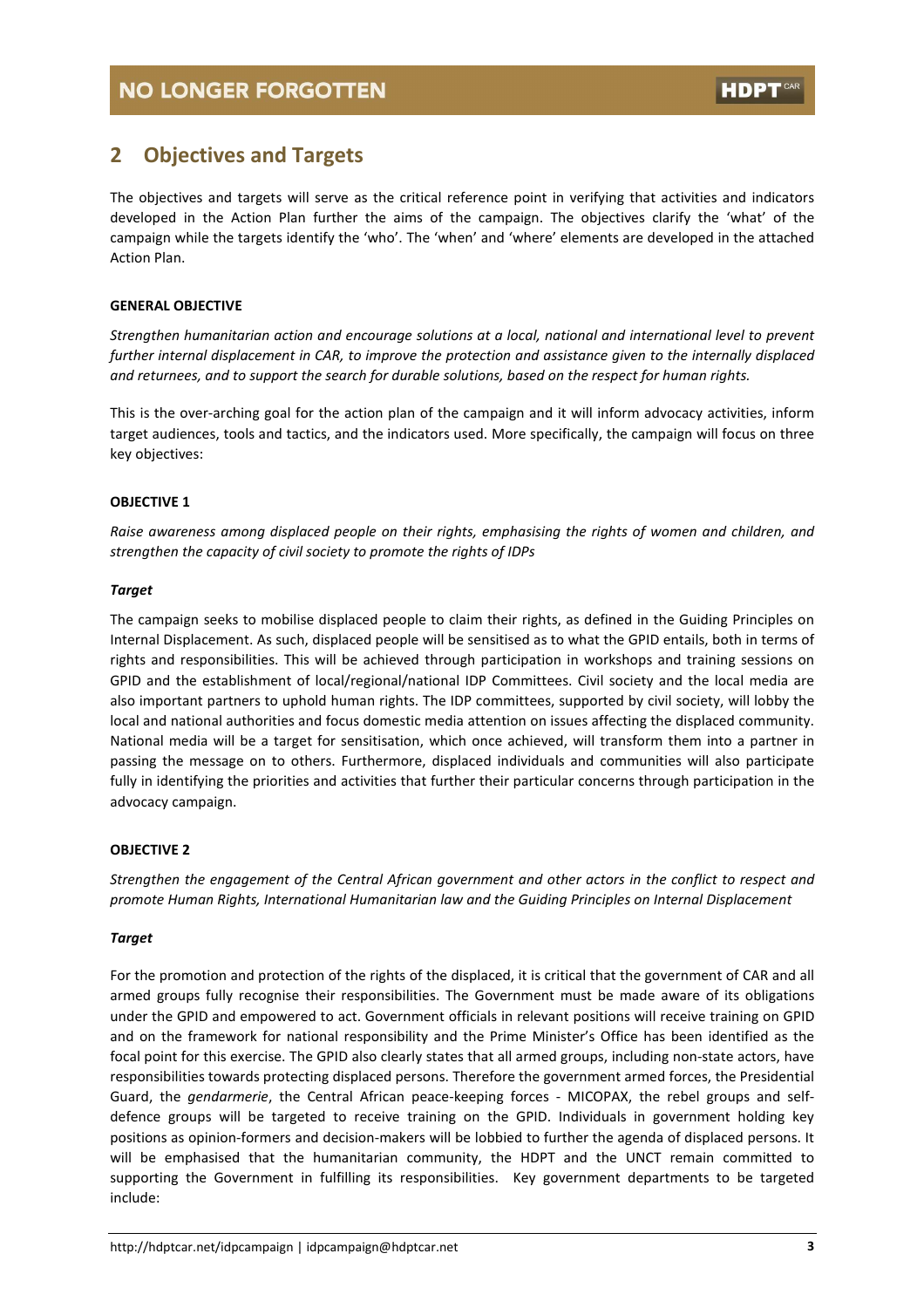- High commission for Human Rights
- Ministry of Social Affairs
- Ministry of Planning
- Director General of Human Rights and Good Governance Advisor to the President on NGOs
- Ministry of Interior
- National assembly and parliamentarians
- Ministry of Communication
- Ministry of Defence
- Ministry of Justice
- Ministry of Education
- Ministry of Health
- Provincial authorities (local authorities-civil and military)

#### OBJECTIVE 3

Strengthen the humanitarian response and encourage the search for solutions in favour of displaced people by international donors, development partners, the United Nations and international NGOs, by highlighting the protection and internal displacement crises in CAR at international fora and through the international media

#### Target

The campaign aims to retain and build on the current media interest, local and international, to mobilise donors, international opinion and the humanitarian community outside of CAR to act in favour of the internally displaced. For too long CAR has been a 'forgotten' conflict with international media interest being diverted to other conflicts in the region.

Key to achieving this aim is the mobilisation of international and local media to highlight the challenges facing IDPs and returnees as they attempt to re-build their lives. Other important messages will aim to reinforce donor accountability, and illustrate the positive outcomes of humanitarian investment and action once displacement ends. International NGOs and donors will also be accessed to demonstrate how their current or potential activities in CAR can positively influence the lives of the internally displaced. Objective 3 endeavours to focus international attention on violations of human rights, the GPID and International Humanitarian Law, which will make perpetrators of violence against civilians fear exposure. International attention to such abuses will engage the interest of those who bear the primary responsibility for the safety, security and dignity of the internally displaced and the search for durable solutions.

As part of global campaign to highlight the plight of the internally displaced there will be opportunities to show activities in CAR to a global audience and actively engage international interest in the plight of internally displaced Central Africans.

### 3 Key Messages

 $\overline{a}$ 

The key messages of this campaign are aimed at the internally displaced, the Government of CAR, international donors and media, both local and international. The campaign will endeavour to influence the relevant actors to act in favour of the displaced in CAR by referring to the Guiding Principles on Internal Displacement<sup>1</sup> and the

<sup>&</sup>lt;sup>1</sup> Inter-Agency Standing Committee (IASC); Guiding Principles on Internal Displacement, 1999. http://www.reliefweb.int/idp/docs/references/iascpolicyprotectionpaper.pdf

http://hdptcar.net/idpcampaign | idpcampaign@hdptcar.net 4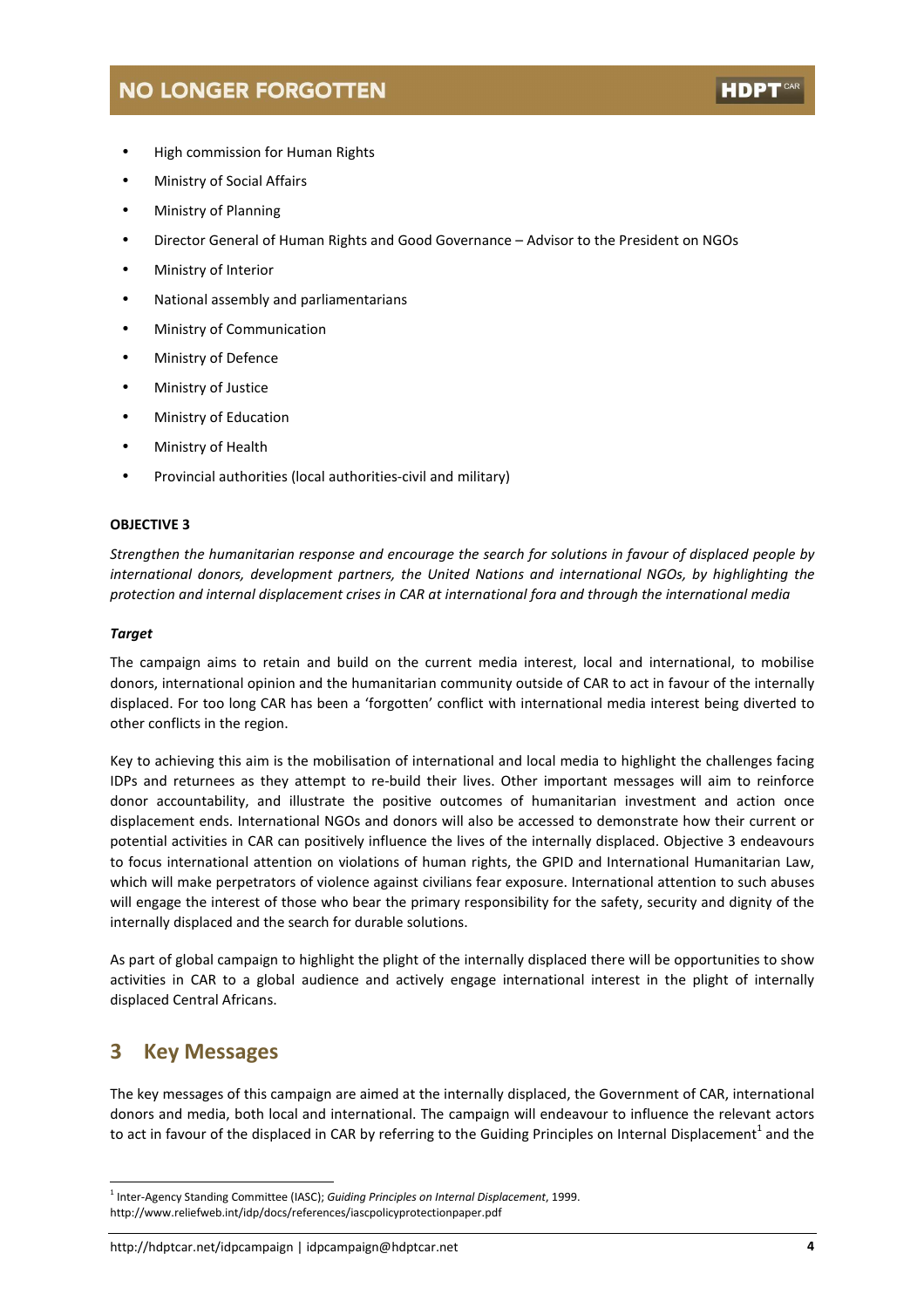Framework for Action<sup>2</sup>. The messages produced here are neither an exhaustive nor a comprehensive representation of the GPID. However, the key points elaborated in this section target the states' and armed actors' responsibilities to displaced populations, as advanced by the Framework for National Responsibility, and more accurately reflect the dynamics of the current situation in CAR.

#### 1. PREVENTION<sup>3</sup>

Everything possible should be done to prevent new displacement. If it is unavoidable, the government has a responsibility to minimise its effects on the affected population.

The responsibility for addressing this concern rests solely with the national authorities, and should be supported by the international community.

#### 2. EMPOWERMENT<sup>4</sup>

The displaced population should be made aware of their rights and responsibilities under the Guiding Principles on Internal Displacement so that the effects of displacement are minimised. Using the GPID the displaced should be empowered to act to protect their rights with the support of the humanitarian community and civil society.

• The displaced should be conscious of their rights and able to approach the authorities to request that they fulfil their obligations. The Government of CAR has the primary responsibility for ensuring the safety of its citizens, including those who are internally displaced.

#### 3. AWARENESS<sup>5</sup>

When displacement occurs there should be open and public discussion on the relevant issues, including causes, effects, possible solutions and conflicts, by all sectors of society

The national media, with the support of the humanitarian community, should open the debate which must be allowed to be expressed freely. The Government has an obligation to disseminate the GPID and allow discussion to take place and to actively engage with the issue and the search for suitable solutions with displaced communities. Different levels of knowledge and areas of interest according to target group

#### 4. DURABLE SOLUTIONS<sup>6</sup>

On the basis of a free and informed decision, displaced people have the right to return to their place of origin, similarly they have the right to remain where they have settled or move elsewhere. The national government has a duty to assist displaced populations in facilitating their return or resettlement in safety and dignity. The Government also has an obligation under the GPID to assist the displaced to access basic services (health, education, clean water, personal documentation, etc) to recover property and other assets, and when not possible, to provide compensation.

• If independent observers have confirmed that returning to their place of origin in security and dignity is possible the Government has an obligation to facilitate such a return and to inform the population upon living conditions in the place of origin. Inversely the Government should in no way compel or pressure displaced individuals or communities to return to their place of origin if it is against their wishes to do so or if lack of security could put the population further at risk.

 $\overline{a}$  $^2$  Mooney, E., National Responsibility and Internal Displacement: a framework for action, 2005.

<sup>&</sup>lt;sup>3</sup> IASC, 1999, ibid. Section II. Principles Relating to Protection From Displacement, Principle 5-9.

<sup>&</sup>lt;sup>4</sup> IASC, 1999, ibid. Section I. Principles Relating to Protection From Displacement, Principle 1-4.

<sup>&</sup>lt;sup>5</sup> Mooney, E., ibid.

<sup>&</sup>lt;sup>6</sup> IASC, 1999, ibid. Section V. Principles Relating to Return, Resettlement and Reintegration, Principles 28-30.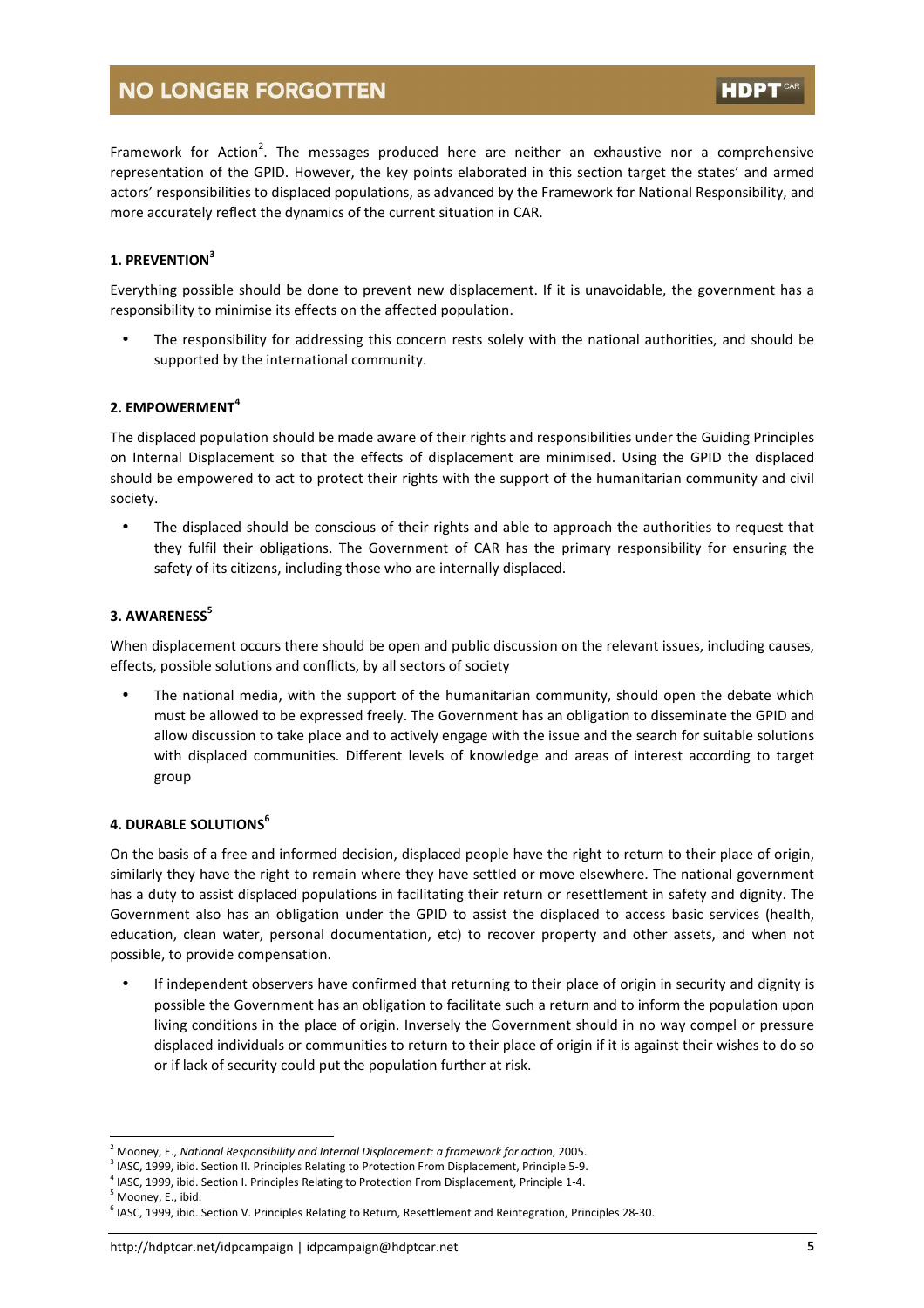#### 5. HUMANITARIAN SPACE<sup>7</sup>

The GPID clearly states that governments and all parties to conflict should respect the life-saving activities and neutrality of humanitarian engagement. As stated in Principle 24;

- 1. All humanitarian assistance shall be carried out in accordance with the principles of humanity and impartiality and without discrimination.
- 2. Humanitarian assistance to internally displaced persons shall not be diverted, in particular for political or military reasons.
- All actors, particularly the Government of CAR and armed state and non-state actors must respect the spirit of humanitarian principles, which although many consider being inherently political, does not seek to engage in politics and only to offer impartial and neutral assistance to the affected population.

#### 6. RESOURCES<sup>8</sup>

The Government of CAR has insufficient resources to address the problems of displacement in the country. In such circumstances the international community should step in to supplement whatever resources that government is able to put at the disposal of the internally displaced, helping to break the cycle of violence and displacement that have led to increased poverty and exclusion. Understanding that such resources will likely be insufficient the humanitarian community, donors and international media should be mobilised to contribute in urgently tackling this issue.

- By working in partnership, identifying resources and division of labour, the Government, the humanitarian community, international donors and media can assist displaced populations efficiently and with respect for human dignity.
- Accountability: Government, armed groups, donors, mandated UN agencies, organisations and/or peace keeping missions should all be held to account for their actions and in fulfilling their respective mandates.

### 4 Current Context

Identifying the objectives and targets gives direction to the development of a dynamic strategy. However, practical issues need to be addressed to maximise the outcomes of the campaign. In the context of this campaign the three central challenges have been identified as resources, capacity and access, and they relate directly to the primary targets of each objective.

#### Resources

 $\overline{a}$ 

- IDPs and returnees: the strong sense of cooperation to be found amongst displaced communities in CAR means that in many regions people have organised themselves into bureaux de déplacés. Existing community based organisations, whether focussed on religious, social or economic engagement, often include the internally displaced as members, and these organisations are often the initial point of contact for displaced people. This strategy will build upon existing networks to strengthen the capacity of displaced people to advocate for their rights.
- Government and local authorities: access and allocation of resources remains a considerable challenge for the government of CAR. However, addressing the needs of displaced persons must also become a priority for government. With the support of the humanitarian community (particularly the Protection Cluster) the government can make progress towards acting on elements of the GPID, particularly if it increases its presence in the provinces.

<sup>&</sup>lt;sup>7</sup> IASC, 1999, ibid. Section IV. Principles Relating to Humanitarian Assistance, Principle 24-27.

<sup>&</sup>lt;sup>8</sup> IASC, 1999, ibid. Section III. Principles Relating to Protection During Displacement, Principles 18-23.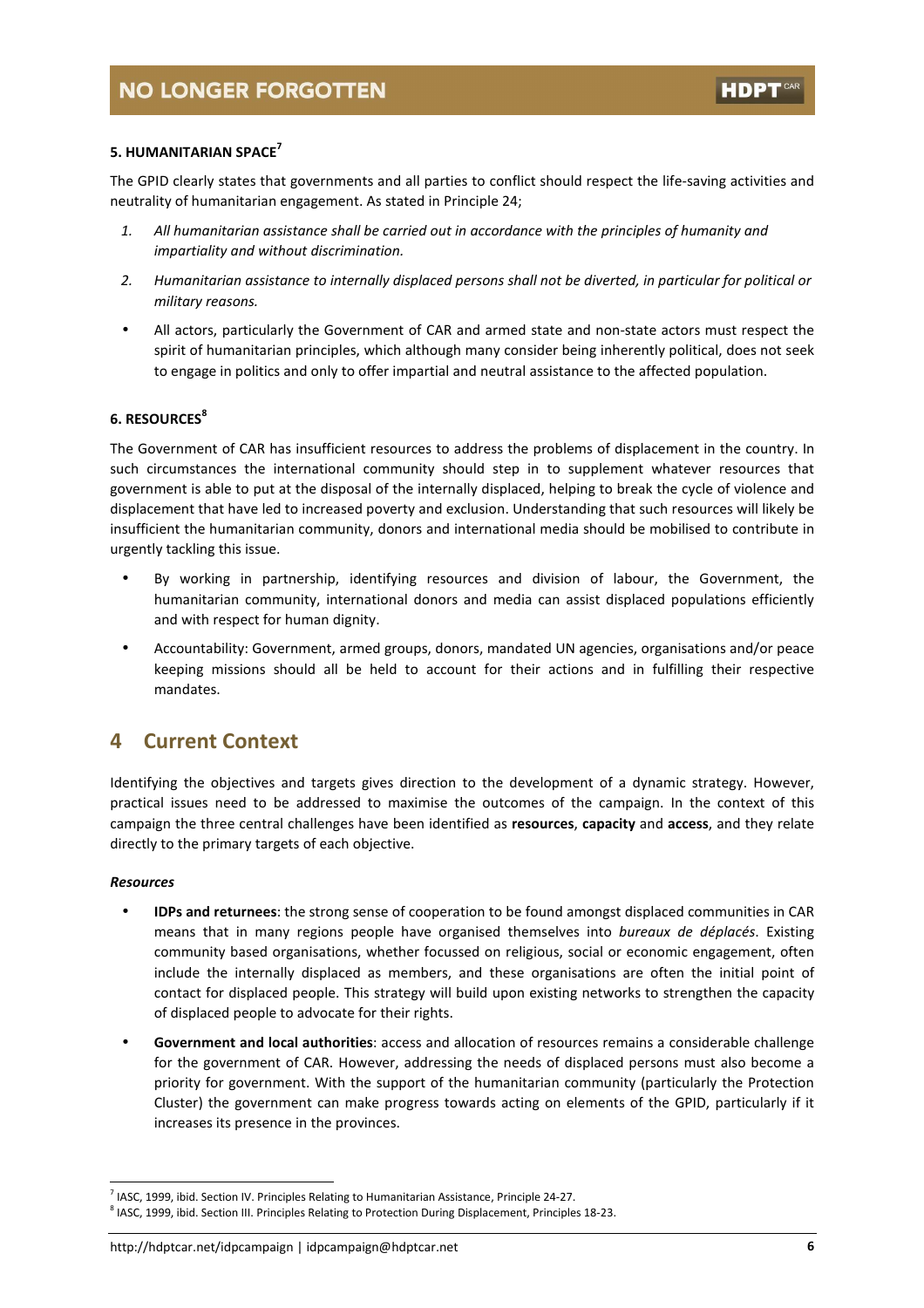International donors and media: international interest in CAR, although inconsistent and insufficient, is on the increase as demonstrated by the recent attention from international news agencies and broadcasters. More needs to be done to raise awareness on the current situation in CAR, including messages of opportunities for peace and stability for the displaced population.

#### **Capacity**

- IDPs and returnees: there are a lack of durable structures and informed advocates to bring together the internally displaced so that they can voice their concerns at a local and national level. Nevertheless, the strong sense of community in CAR favours collective action that supports the internally displaced and will improve their ability to press the Government into fulfilling its obligations under the GPID.
- Government and local authorities: lack of financial and human resources limit the capacity of the government to respond to this crisis, irrespective of their level of commitment to protecting the rights of IDPs and returnees. Resources, financial, technical and material, are necessary for the authorities to fulfil their responsibilities.
- International donors and media: international interest in CAR has increased, but keeping this momentum and concern is challenging with larger crises in the region and other stories preoccupying the media. The difficulties and possibilities for the internally displaced Central Africans should be highlighted at an international level.
- Mandated UN agencies, international organisations, and peacekeeping missions: in reference to humanitarian reform, all mandated organisations have the responsibility to mobilise funding and the needed capacity to fulfil their mandates and to respond to the humanitarian crisis.
- National donors and media: there exists a certain level of capacity and engagement on a domestic level. The campaign through its activities and partnerships should foster these existing networks and capacities to maximise the engagement of local enterprise as potential donors and the national media as partners in advocacy.

#### Access

- IDPs and returnees: there are significant challenges to reaching IDPs and returnees who have taken refuge and settled away from towns or main axes. Information exchange, contact and mobilisation of these groups may be further hampered by insecurity, weak transport and poor communication links.
- Government and local authorities: outside of the capital Bangui, the Government of CAR has limited presence and so there are relatively few opportunities to work with displaced persons and returnees in a constructive manner. It should be noted that the violence perpetrated by coupeurs de routes has caused significant displacement, but negotiations and advocacy with this group are not possible.
- International donors and media: the difficulties of physical access to areas of interest in CAR present a significant challenge when reaching out to donors and journalists. Furthermore, despite the increased international humanitarian presence in the last two years the presence of INGOs remains concentrated in a few regions, often in towns.

### 5 Partnerships

The campaign objectives will be achieved through active engagement and participation of all stakeholders in the displacement and humanitarian crisis. The key actors and partners in the campaign will include the following:

- HDPT: the HDPT is the initiator of the campaign and will provide leadership and guidance. The team will mobilise partners and resources to implement campaign activities.
- Government: has a dual role, as a contributor for sensitising local authorities to apply the GPID but also as a target for messages and activities of the campaign.

HDP<sup>1</sup>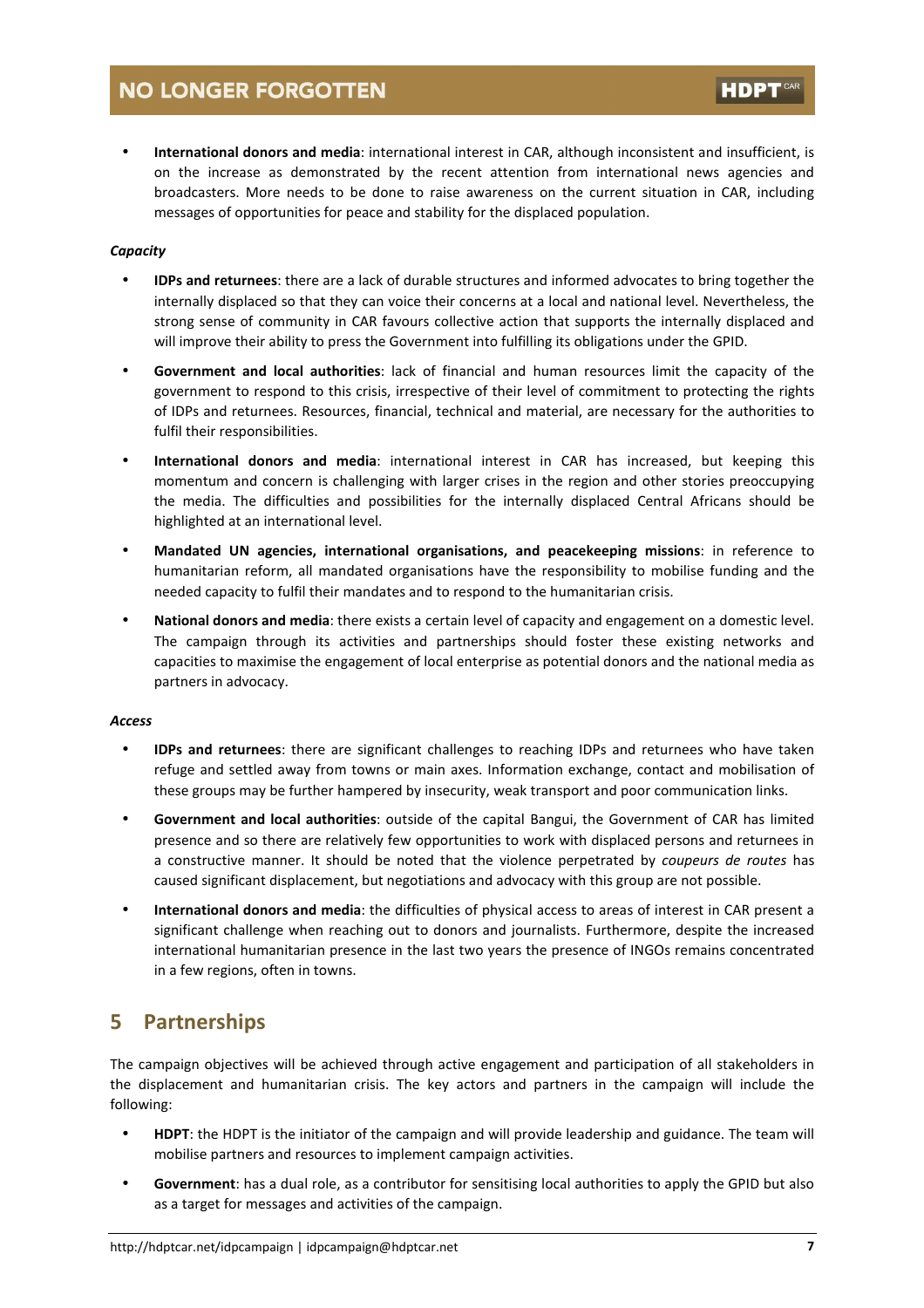• Internally displaced people: also have dual role, as contributor in the identification of activities but also as a target of messages and activities of the campaign.

**HDPT** 

- Protection Cluster, Communications Group and Early Recovery Cluster: as technical sub-groups of the HDPT, these three groups will be the principal implementers of the campaign plan.
- OCHA Headquarters and NRC/IDMC: will provide technical support and other as necessary.
- **SRSG for IDPs (Walter Kälin)**: global advocacy to highlight CAR's campaign and the IDP situation to donors and international media.
- National ambassador for internally displaced: the identified individual will highlight the situation of the internally displaced with the national media, local authorities and institutions
- Civil society and associations: will also be targets; as recipients of messages promoting rights of the internally displaced, and also as advocates on behalf of internally displaced people.

### 6 Tools, Tactics and Talent

| <b>Target Audience</b>                                       | <b>Tools/Tactics/Talent</b>                                                                                                                                                                                                                                                                                                                                                                                                                                                                                                                                                                                                                   |
|--------------------------------------------------------------|-----------------------------------------------------------------------------------------------------------------------------------------------------------------------------------------------------------------------------------------------------------------------------------------------------------------------------------------------------------------------------------------------------------------------------------------------------------------------------------------------------------------------------------------------------------------------------------------------------------------------------------------------|
| Internally displaced                                         | Public Outreach and Information Campaigns<br>٠<br>Meetings with IDPs and IDP committees<br>٠<br>Training for internally displaced on the GPID<br>٠<br>Participation in Community Based Organisations supporting the displaced, at local, regional<br>$\blacksquare$<br>and national level<br>Public events, including sporting and cultural opportunities<br>٠<br>Active involvement/exposure of IDP ambassador<br>٠<br>Provide internally displaced with information relevant to their status (legal developments,<br>٠<br>security concerns, issues to be advocated)<br>Radio programmes directed and related to internal displacement<br>٠ |
| <b>Local and national</b><br>authorities and armed<br>groups | <b>Training on GPID</b><br>٠<br>Training for armed forces on GPID<br>٠<br>Direct lobbying and advocacy on authorities' responsibilities under GPID<br>$\blacksquare$<br>Sharing of Framework for National Responsibility<br>$\blacksquare$<br>Meeting with IDPs and IDP committees<br>٠<br>Information sharing meetings with IDPs<br>$\blacksquare$<br>Field visits to meet with affected population<br>٠<br>Support civil society/COB advocating for the rights of the displaced<br>٠<br>Inform Parliamentarians on campaign and GPID<br>٠                                                                                                   |
| <b>Civil Society</b>                                         | Use of National Campaign Kit<br>п<br>Capacity Building Workshops and Training on GPID<br>٠<br>Participation in IDP related activities<br>٠<br>Advocate on behalf of IDPs<br>٠<br>Information sharing with IDPs and Campaign group<br>٠<br>Involvement of IDP ambassador<br>$\blacksquare$<br>Sensitisation of civilian armed groups (self-defence) on GPID<br>٠<br>Identify local donors to engage with campaign<br>٠                                                                                                                                                                                                                         |
| <b>National Media</b>                                        | National Campaign Kit (French version)<br>٠<br>Capacity training<br>п<br>Access to IDP ambassador when available/present in CAR<br>п<br>Field visits for local and international journalists<br>п<br>Meetings with IDPs and IDP committees<br>$\blacksquare$<br>News advisories and media releases<br>$\blacksquare$<br>Press conferences<br>п<br>Media interviews/Feature stories/Digital photography<br>п                                                                                                                                                                                                                                   |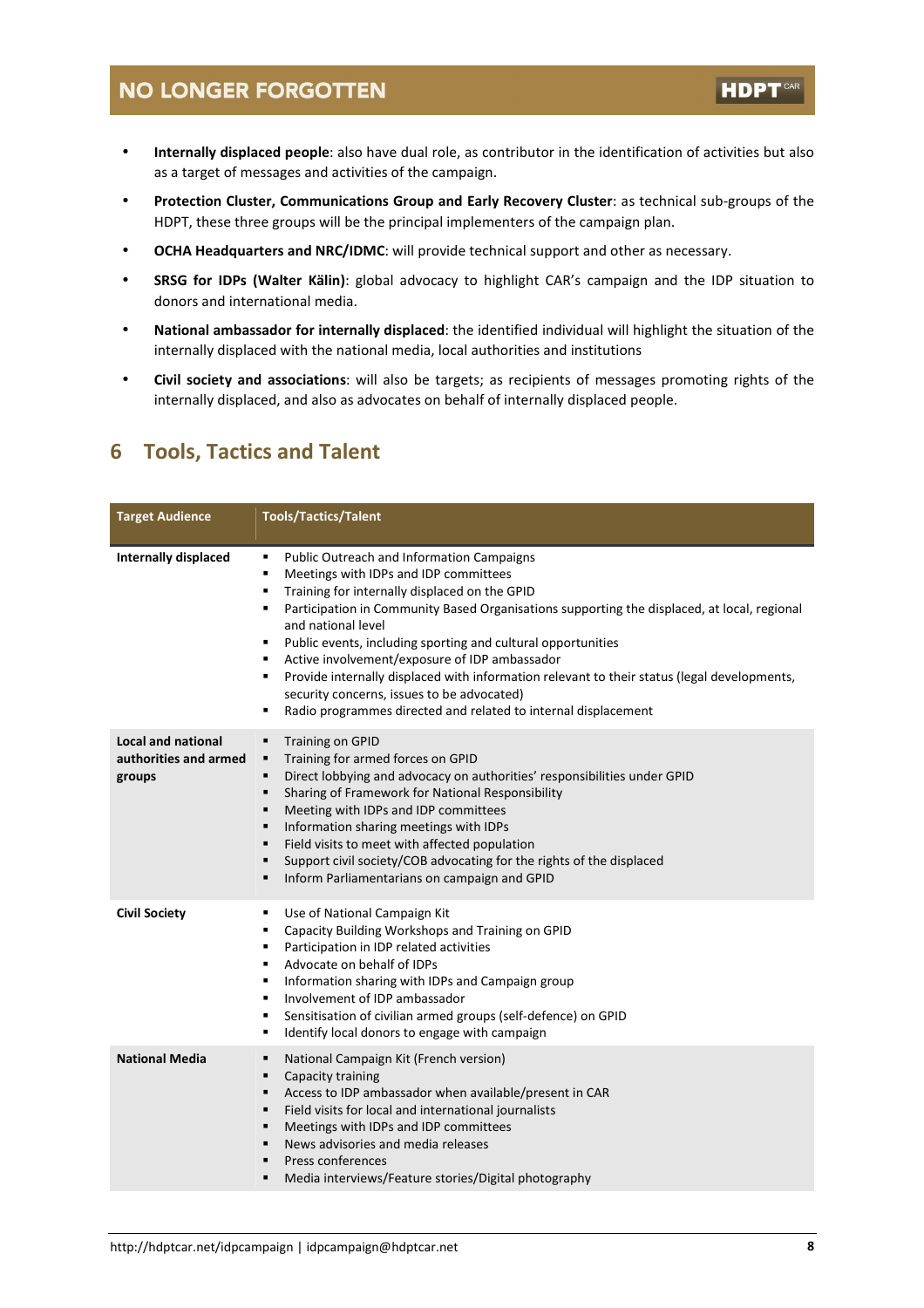| <b>Target Audience</b>         | <b>Tools/Tactics/Talent</b>                                                                                                                                                                                                                                                                                                                                                   |
|--------------------------------|-------------------------------------------------------------------------------------------------------------------------------------------------------------------------------------------------------------------------------------------------------------------------------------------------------------------------------------------------------------------------------|
| HDPT/UNCT/campaign<br>partners | <b>Flash Alerts</b><br>п<br>Advocacy Kit, talking points, background briefs and media releases<br>п<br>Press conferences<br>٠<br>Campaign letter to individually identified donors<br>٠<br>Feature stories<br>п<br>Provision of expert opinion to media<br>п<br>Direct media interest to IDP campaign coordination group<br>п                                                 |
| <b>Donor Governments</b>       | <b>Confidential Flash Alerts</b><br>п<br>Meetings with IDPs and IDP committees<br>п<br>International Campaign Kit<br>п<br>Direct lobbying and negotiation<br>п<br>HC correspondence/meetings with foreign ministers and heads of government<br>п<br>Donor Alerts/CAP<br>п<br>Provision of expert opinion<br>п<br>Information sharing<br>п<br>Meeting with IDP ambassador<br>п |
| <b>International Media</b>     | International Campaign Kit (English version)<br>п<br>Field visits for local and international journalists<br>п<br>Meetings with IDPs and IDP committees<br>п<br>News advisories and media releases<br>п<br>Press conferences<br>п<br>Media interviews/Feature stories/Digital photography<br>п                                                                                |

### 7 Resources

The advocacy campaign set out in this strategy paper draws on existing legal texts and academic work in the field of internal displacement. The principle resources are as follows:

- Guiding Principles on Internal Displacement
- International Humanitarian Law
- Human rights instruments (International Declaration of Human Rights, the Convention on the Rights of the Child, UN Declaration on the Rights of Indigenous People)
- National framework (Brookings-Bern Institute)
- Protecting Internally Displaced Persons: manual for law and policy-makers
- AU Convention on the Protection and Assistance of IDPs in Africa
- Pinheiro Principles (relating to house, land and property rights for refugees and IDPs)

**HDPT**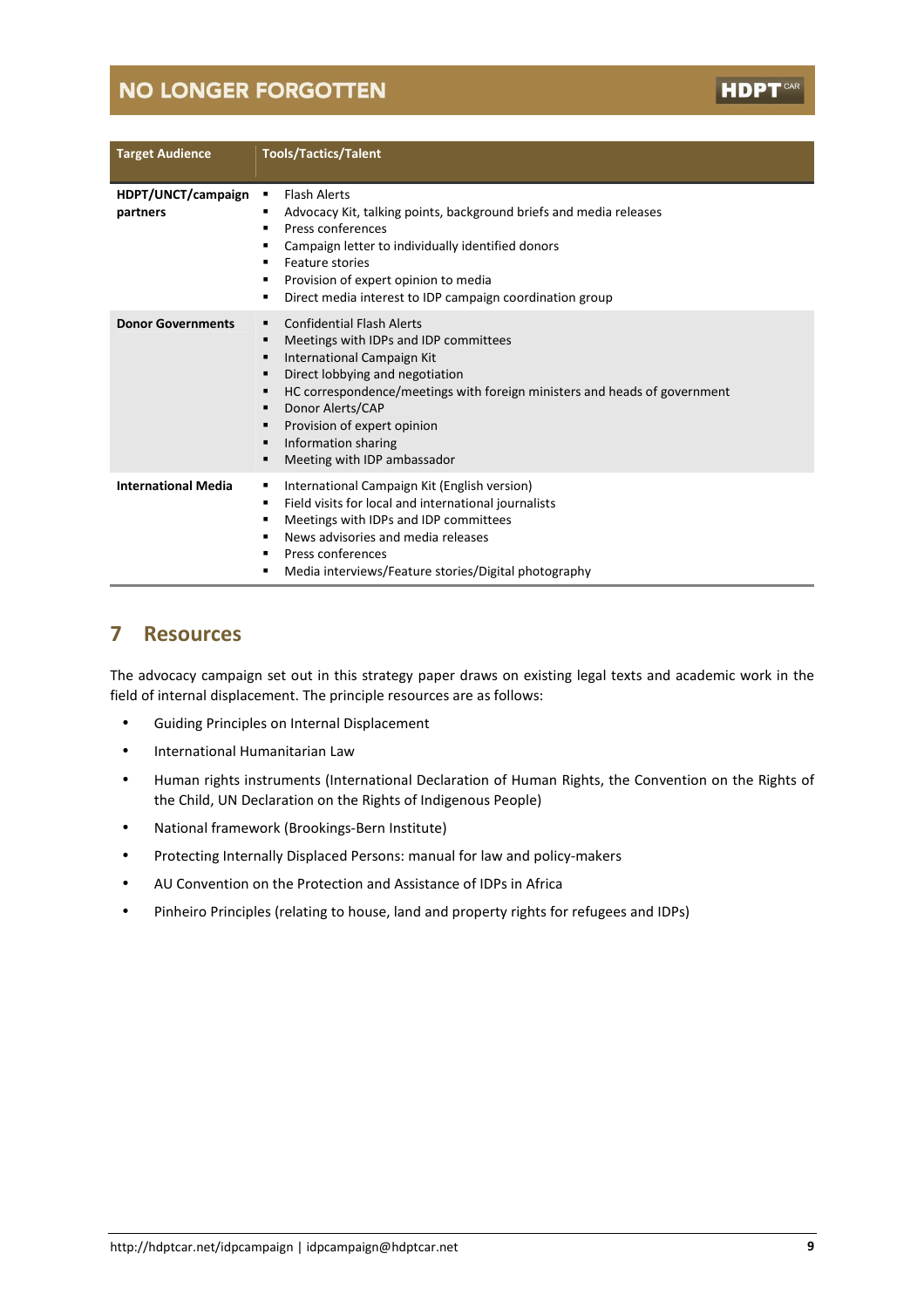#### 8Action Plan

**Objective 1**: Raise awareness among displaced people of their rights, emphasising the rights of women and children, and strengthen the capacity of civil society to promote the rights of IDPs

| Concern                                                                                                                                                                            | <b>Target audience</b>                                                                      | <b>Action</b>                                                                                                                                                                                                                                                                                                                                                                                                                                                                                                                                                                                                                                                                                           | <b>Messages and techniques</b>                                                                                | Implementer                                                                                                                                                                        | Indicators and follow up                                                                                                                                                                                                                                                                                                                  | <b>Timeframe</b>                                                                            |
|------------------------------------------------------------------------------------------------------------------------------------------------------------------------------------|---------------------------------------------------------------------------------------------|---------------------------------------------------------------------------------------------------------------------------------------------------------------------------------------------------------------------------------------------------------------------------------------------------------------------------------------------------------------------------------------------------------------------------------------------------------------------------------------------------------------------------------------------------------------------------------------------------------------------------------------------------------------------------------------------------------|---------------------------------------------------------------------------------------------------------------|------------------------------------------------------------------------------------------------------------------------------------------------------------------------------------|-------------------------------------------------------------------------------------------------------------------------------------------------------------------------------------------------------------------------------------------------------------------------------------------------------------------------------------------|---------------------------------------------------------------------------------------------|
| 1. Internally<br>displaced have<br>weak<br>understanding of<br>their rights and<br>responsibilities as<br>enshrined in the<br>Guiding<br>Principles on<br>Internal<br>Displacement | <b>IDP</b> committees<br>Local civil<br>society and host<br>population<br>Local authorities | Assistance and support to<br>٠<br>IDPs in establishing<br>local/regional IDP committees<br>Sensitisation of IDPs on their<br>٠<br>rights and responsibilities<br>under GPID<br>Active engagement of local<br>٠<br>associations for the<br>promotion of GPID<br>In collaboration with local<br>٠<br>NGOs and UN agencies in CAR<br>regular updates on relevant<br>information on IDPs<br>Organise cultural events at<br>field level to promote IDP<br>rights<br>Produce radio broadcasts to<br>promote the rights of IDPs<br>Use of community radio<br>programmes supported by<br>UNESCO/UNHCR/OFCA to<br>inform IDPs and returnees on<br>their rights and<br>responsibilities (operational<br>mid-2009) | The IDP community should<br>organise to represent and<br>lobby to protect the rights of<br><b>IDPs in CAR</b> | Local authorities<br>Protection<br>Cluster<br><b>IDPs</b><br>Civil society<br>Domestic NGOs,<br><b>INGOs and UN</b><br>system<br>Local/national<br>media<br>UNESCO/<br>UNHCR/ OFCA | No. of IDP committees<br>established<br>No. of participants<br>trained sensitised on<br>GPID<br>No. of meetings held by<br><b>IDP</b> committees and<br>associations<br>No. of reports produced<br>in CAR relating to IDPs<br>No. of cultural events<br>relating to IDPs<br>No. television/radio<br>broadcasts relating to<br><b>IDPs</b> | Jan-Dec 09<br>Jan-March 09<br>Aug-Dec 09<br>(based on<br>operational<br>community<br>radio) |
| 2. Civil society lack<br>resources and<br>knowledge to act<br>on behalf of the                                                                                                     | Civil society<br>National media<br>NGO employees<br>(both national                          | Support umbrella<br>organisation to regroup civil<br>society organisations (local<br>red cross organisations,                                                                                                                                                                                                                                                                                                                                                                                                                                                                                                                                                                                           | The importance of civil<br>٠<br>society in promoting and<br>sensitising the general<br>population on GPIDs    | Local authorities<br>Protection<br>٠<br>Cluster/Early<br><b>Recovery Group</b>                                                                                                     | Action plan of national<br>umbrella organisation to<br>promote the rights of<br><b>IDPs</b>                                                                                                                                                                                                                                               | Feb 09-Dec                                                                                  |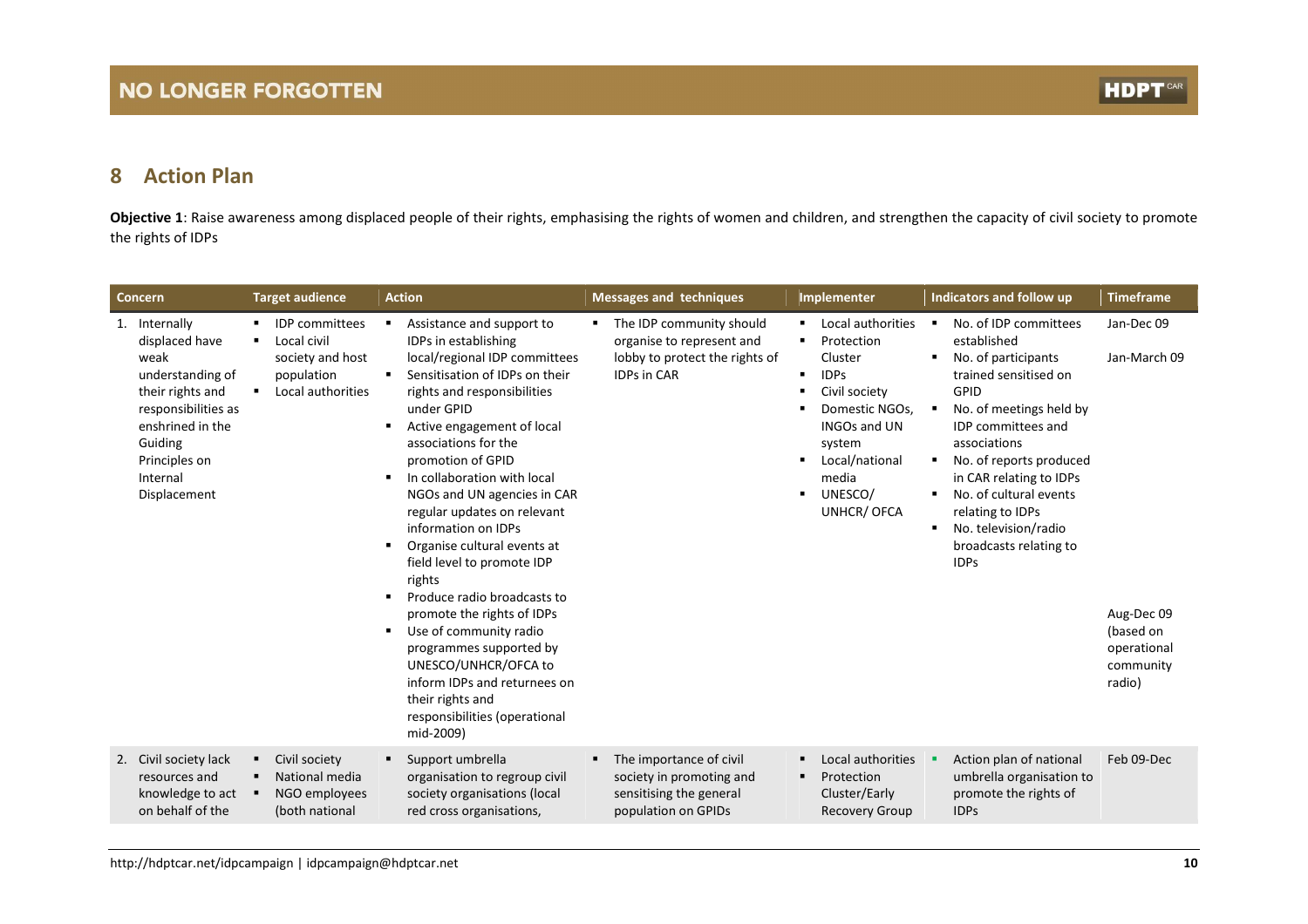# **HDPT**

| <b>Concern</b>                                                                | <b>Target audience</b> | <b>Action</b>                                                                                                                                                                                                                                                                                                                                                                                                                          | <b>Messages and techniques</b> | Implementer                               | Indicators and follow up                                                                                                                                                                                                                                                                                                                                                                                                   | <b>Timeframe</b>                                                                                                           |
|-------------------------------------------------------------------------------|------------------------|----------------------------------------------------------------------------------------------------------------------------------------------------------------------------------------------------------------------------------------------------------------------------------------------------------------------------------------------------------------------------------------------------------------------------------------|--------------------------------|-------------------------------------------|----------------------------------------------------------------------------------------------------------------------------------------------------------------------------------------------------------------------------------------------------------------------------------------------------------------------------------------------------------------------------------------------------------------------------|----------------------------------------------------------------------------------------------------------------------------|
| internally<br>displace and to<br>support them in<br>defending their<br>rights | and<br>international)  | Caritas, church groups, IDP<br>COB <sub>s</sub> )<br>Instigate/support regular<br>meetings<br>Sensitise civil society on GPID<br>and framework for national<br>responsibility<br>Strengthen civil society to<br>give a voice to IDPs through<br>cultural events, radio, local<br>media<br>-use of community radio to<br>diffuse information to civil<br>society, and on behalf of, civil<br>society in favour of IDPs and<br>returnees |                                | Civil society<br>٠<br>National media<br>п | No. of NGOs and<br>associations that are<br>members of national<br>umbrella organisation<br>No. of meetings held by<br>national umbrella<br>organisation<br>No. of reports produced<br>relating to IDPs<br>No. of workshops held<br>and NGOs participating<br>No. of interventions by<br>local media<br>Content of community<br>radio programmes<br>should include<br>information relevant to<br><b>IDPs and returnees</b> | Throughout<br>'09<br>March, July<br>and Oct 09<br>July 09<br>Aug-Dec 09<br>(based on<br>operational<br>community<br>radio) |

Objective 2: Strengthen the engagement of the Central African government and other actors in the conflict to respect and promote Human Rights, International Humanitarian Law and the Guiding Principles on Internal Displacement

| <b>Concern</b>                                                                             | <b>Target audience</b>                                                                                                                                | <b>Action</b>                                                                                                                                                                                                                                                                                                                                                                        | <b>Messages and techniques</b>                                                                                                                                                                                                                                                                                                                                                                                                                             | <b>Implementer</b>                                                                                                                                                                                                                                 | Indicators and follow up                                                                                                                                                                                                                                                                                    | <b>Timeframe</b>                                                           |
|--------------------------------------------------------------------------------------------|-------------------------------------------------------------------------------------------------------------------------------------------------------|--------------------------------------------------------------------------------------------------------------------------------------------------------------------------------------------------------------------------------------------------------------------------------------------------------------------------------------------------------------------------------------|------------------------------------------------------------------------------------------------------------------------------------------------------------------------------------------------------------------------------------------------------------------------------------------------------------------------------------------------------------------------------------------------------------------------------------------------------------|----------------------------------------------------------------------------------------------------------------------------------------------------------------------------------------------------------------------------------------------------|-------------------------------------------------------------------------------------------------------------------------------------------------------------------------------------------------------------------------------------------------------------------------------------------------------------|----------------------------------------------------------------------------|
| 1. Lack of<br>resources,<br>commitment and<br>engagement of<br>the national<br>authorities | Local authorities<br>Ministry of<br><b>Social Affairs</b><br>Prime Minister's<br>office<br>(Primature)<br>Parliamentarians<br>Country level<br>donors | Sensitise all key stakeholders<br>on the need for an IDP<br>advocacy campaign for CAR<br>Lobby/meet with authorities<br>(prefecture, ministerial)<br>Production of pedagogical<br>material<br>Field visits by key political<br>decision-makers<br>Develop a national<br>framework that will outline<br>government strategy for IDPs<br>Govt legislation to protect<br>rights of IDPs | Engagement of the local<br>authorities in the protection<br>of IDPs according to their<br>responsibilities (handbook on<br>national responsibilities Bern-<br>Brookings Institute, use of<br><b>GPID and Pinheiro Principles)</b><br>Govt and armed groups which<br>control territory must<br>guarantee physical security of<br><b>IDPs and adhere to</b><br>international human rights<br>Govt should guarantee access<br>to basic services (health care, | High<br>$\blacksquare$<br>Commission for<br>Human Rights<br>Ministry of<br><b>Social Affairs</b><br><b>BONUCA</b><br>Ministry of<br>Planning<br>(SPONG)<br>Director General<br>for Human<br><b>Rights and Good</b><br>Governance<br>Advisor to the | No. of participants from<br>relevant Govt organs<br>attend training sessions<br>No. of cases of abuses<br>against IDPs<br>documented and<br>followed<br>No. of benchmarks of<br>'national responsibility'<br>adhered to<br>No. of national<br>authorities/dept trained<br>on GPID and national<br>framework | Jan-Feb 09<br>Throughout<br>09<br>Jan-Feb 09<br>March, June<br>and Sept 09 |
|                                                                                            |                                                                                                                                                       |                                                                                                                                                                                                                                                                                                                                                                                      |                                                                                                                                                                                                                                                                                                                                                                                                                                                            |                                                                                                                                                                                                                                                    |                                                                                                                                                                                                                                                                                                             |                                                                            |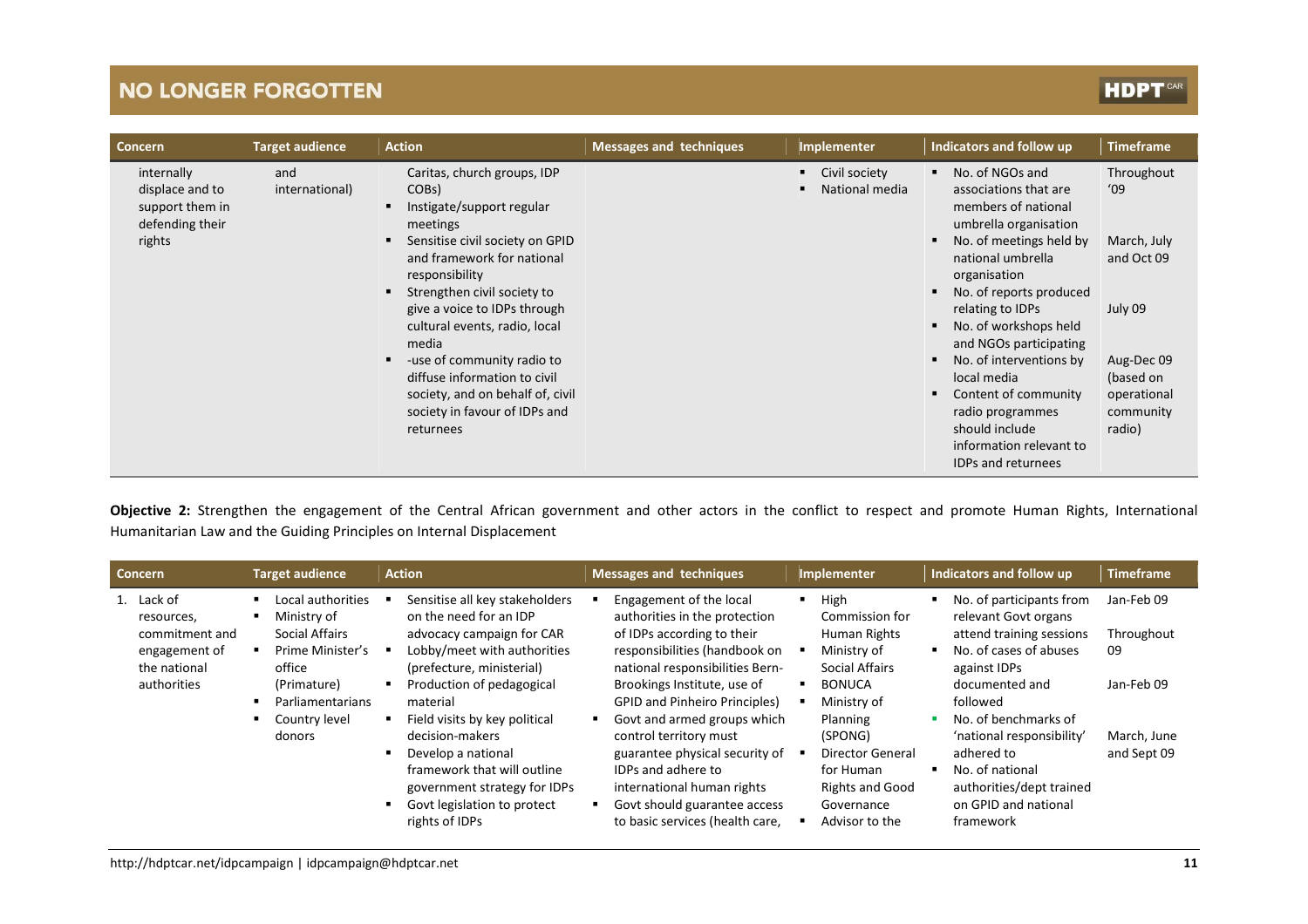# **HDPT**

| Concern                                                                                                                                                                        | <b>Target audience</b>                      | <b>Action</b>                                                                                                                                                                                                                                                                                                                                          | <b>Messages and techniques</b>                                                                                                                                                                                                                                                                                                                                                                                                                                                                                                  | Implementer                                                                                        | Indicators and follow up                                                                                                                                                                                                                                                                                                                                  | <b>Timeframe</b>                                                                                                                     |
|--------------------------------------------------------------------------------------------------------------------------------------------------------------------------------|---------------------------------------------|--------------------------------------------------------------------------------------------------------------------------------------------------------------------------------------------------------------------------------------------------------------------------------------------------------------------------------------------------------|---------------------------------------------------------------------------------------------------------------------------------------------------------------------------------------------------------------------------------------------------------------------------------------------------------------------------------------------------------------------------------------------------------------------------------------------------------------------------------------------------------------------------------|----------------------------------------------------------------------------------------------------|-----------------------------------------------------------------------------------------------------------------------------------------------------------------------------------------------------------------------------------------------------------------------------------------------------------------------------------------------------------|--------------------------------------------------------------------------------------------------------------------------------------|
|                                                                                                                                                                                |                                             | Encourage govt to publicly<br>٠<br>acknowledge issue of internal<br>displacement in CAR                                                                                                                                                                                                                                                                | education, security)<br>Govt should provide<br>$\blacksquare$<br>necessary identification<br>documents (birth, death,<br>marriage certificates, etc)<br>Govt must ensure access to<br>$\blacksquare$<br>land for cultivation and<br>shelter<br>Govt and other armed actors<br>$\blacksquare$<br>should communicate with IDP<br>community on security in<br>their place of origin<br>Govt should provide for the<br>٠<br>restitution of material<br>possessions or compensation<br>Govt must guarantee access<br>٠<br>to justice | Govt on NGOs<br>Ministry of<br>interior                                                            | • Public<br>acknowledgement of<br>responsibility by the<br>govt                                                                                                                                                                                                                                                                                           | Throughout<br>09                                                                                                                     |
| 2. Allow access to<br>the affected<br>civilian<br>population and<br>ensure respect of<br>international<br>human rights and<br>guiding principles<br>of IDPs by armed<br>actors | Armed groups<br>Auto defence<br>٠<br>groups | Training sessions on GPID<br>п.<br>International attention to<br>highlight human rights abuses<br>in CAR<br>Improve access for local<br>٠<br>media to highlight plight of<br><b>IDPs</b><br>Use of community radio to<br>п.<br>reinforce messages of peace<br>in the community and social<br>cohesion through<br>participation (operational<br>mid-09) | An end to culture of impunity<br>٠<br>when violations of<br>international human rights<br>and GPID are committed,<br>particularly against women<br>and children                                                                                                                                                                                                                                                                                                                                                                 | Protection<br>$\blacksquare$<br>cluster<br><b>BONUCA</b><br><b>MINURCAT</b><br><b>MICOPAX</b><br>п | • Dir.General of Human<br>rights<br>Ministry of Social Affairs<br>٠<br>Primature (Prime<br>Minister's Office)<br>No. of cases of<br>٠<br>violations against IDPs<br>documented and<br>followed<br>Monitoring report<br>Baseline survey of<br>knowledge of GPID<br>comment<br>No. of stories relating<br>to IDPs in national<br>and international<br>media | Throughout<br>09<br>Feb, April,<br>June, Aug.,<br>Oct and Dec<br>09<br>Aug-dec 09<br>(based on<br>operational<br>community<br>radio) |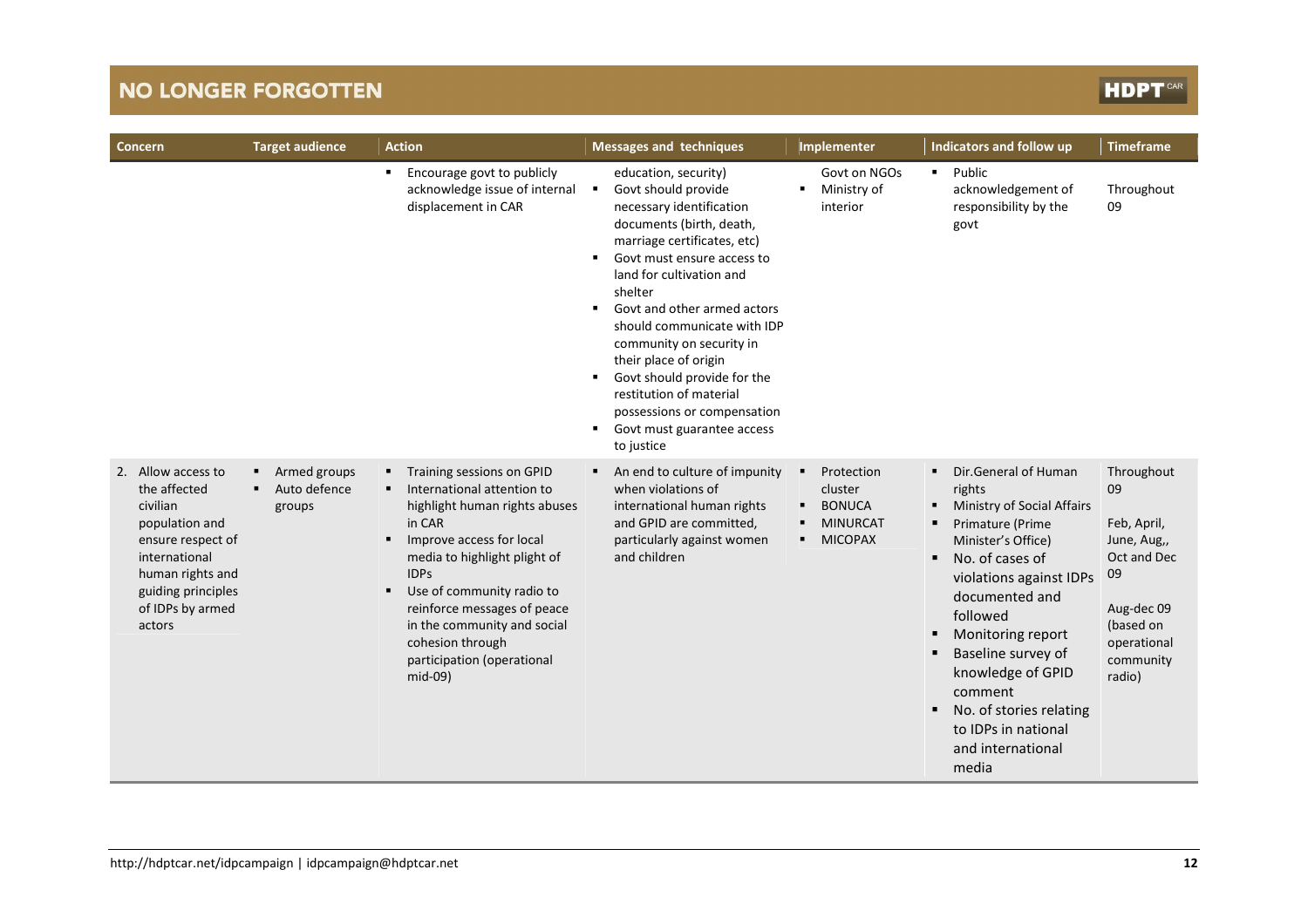Objective 3: Strengthen the humanitarian response and encourage the search for solutions in favour of displaced people by international donors, development partners, the United Nations and international NGOs, by highlighting the protection and internal displacement crises in CAR at international fora and through the international media

| Concern                                                                                    | <b>Target audience</b>                                                                                                                                | <b>Action</b>                                                                                                                                                                                                                                                                                                                                                                                                                                                                                                                                                                                                                                                                                                                                                                                                                                                                                                                                       | <b>Messages and techniques</b>                                                                                                                                                                                                                                                                                                                                                                                                                                                                 | Implementer                                                                                                               | Indicators and follow up                                                                                                                                                                                                                                                                                                                                               | <b>Timeframe</b>                                                                                                                                                                                                           |
|--------------------------------------------------------------------------------------------|-------------------------------------------------------------------------------------------------------------------------------------------------------|-----------------------------------------------------------------------------------------------------------------------------------------------------------------------------------------------------------------------------------------------------------------------------------------------------------------------------------------------------------------------------------------------------------------------------------------------------------------------------------------------------------------------------------------------------------------------------------------------------------------------------------------------------------------------------------------------------------------------------------------------------------------------------------------------------------------------------------------------------------------------------------------------------------------------------------------------------|------------------------------------------------------------------------------------------------------------------------------------------------------------------------------------------------------------------------------------------------------------------------------------------------------------------------------------------------------------------------------------------------------------------------------------------------------------------------------------------------|---------------------------------------------------------------------------------------------------------------------------|------------------------------------------------------------------------------------------------------------------------------------------------------------------------------------------------------------------------------------------------------------------------------------------------------------------------------------------------------------------------|----------------------------------------------------------------------------------------------------------------------------------------------------------------------------------------------------------------------------|
| 1. The response to<br>the displacement<br>and protection<br>crisis in CAR is<br>inadequate | International<br>donors<br>International<br><b>NGO</b><br>Target countries<br>٠.<br>for this: Norway,<br>Denmark, UK,<br>US, Netherlands<br>and Italy | Field visits by donors<br>Promote regular<br>representation of donors in<br>coordination/cluster<br>meetings relating to IDP<br>issues<br>Sharing of information with<br>٠<br>their Headquarters/<br>government and other donors<br>Create mailing list of donors<br>л.<br>and interested parties<br>Distribute monthly update of<br>campaign<br>HDPT report 2007-2008<br>٠<br>targeting donors.<br>Creation of webpage devoted<br>٠<br>to IDP advocacy campaign on<br><b>HDPT</b> website<br>Link with OCHA and IDMC<br>website, highlight CAR as pilot<br>project for IDP advocacy<br>Encourage active<br>٠<br>participation of donors in<br>CAP-related events<br>Encourage mobilisation of<br>٠<br>media from the country of<br>origin of INGO<br>Encourage mobilisation of<br>٠<br>national opinion in the<br>country of origin of INGO<br>Create/establish links to<br>٠<br>campaign on the INGOs<br>webpages<br>Link between INGO activities | Grave humanitarian situation<br>٠<br>affecting IDPs in CAR<br>To date there has been a<br>$\blacksquare$<br>response from the<br>international community but<br>it is insufficient<br>A window of opportunity<br>٠<br>exists to make a lasting and<br>significant difference in the<br>lives of thousands of IDPs in<br>CAR<br>Provide urgent and life-saving<br>٠<br>assistance to IDPs<br>Search for durable solutions<br>٠<br>for those seeking to return to<br>CAR in dignity and security | • Communications<br>working group<br><b>OCHA</b><br>NRC/IDMC/<br><b>OCHA</b><br>Humanitarian<br>٠<br>coordinator/ING<br>O | No. of field visits by<br>donors<br>Five articles distributed<br>٠<br>highlighting the plight of<br><b>IDPs</b><br>No. of reports in<br>international media<br>relating to IDPs in CAR<br>(following visits by<br>journalists/donors?)<br>No. of local leaders,<br>members of judiciary<br>and young<br>parliamentarians having<br>received training on<br><b>GPID</b> | To be<br>determined<br>by donors<br>Throughout<br>09<br>Jan 09<br>Throughout<br>09, monthly<br>Nov-Dec 09<br>Jan 09,<br>updated<br>throughout<br>the year<br>-Feb 09<br>Throughout<br>09<br>Throughout<br>09<br>Feb-Dec 09 |
|                                                                                            |                                                                                                                                                       | in CAR and their HQ                                                                                                                                                                                                                                                                                                                                                                                                                                                                                                                                                                                                                                                                                                                                                                                                                                                                                                                                 |                                                                                                                                                                                                                                                                                                                                                                                                                                                                                                |                                                                                                                           |                                                                                                                                                                                                                                                                                                                                                                        |                                                                                                                                                                                                                            |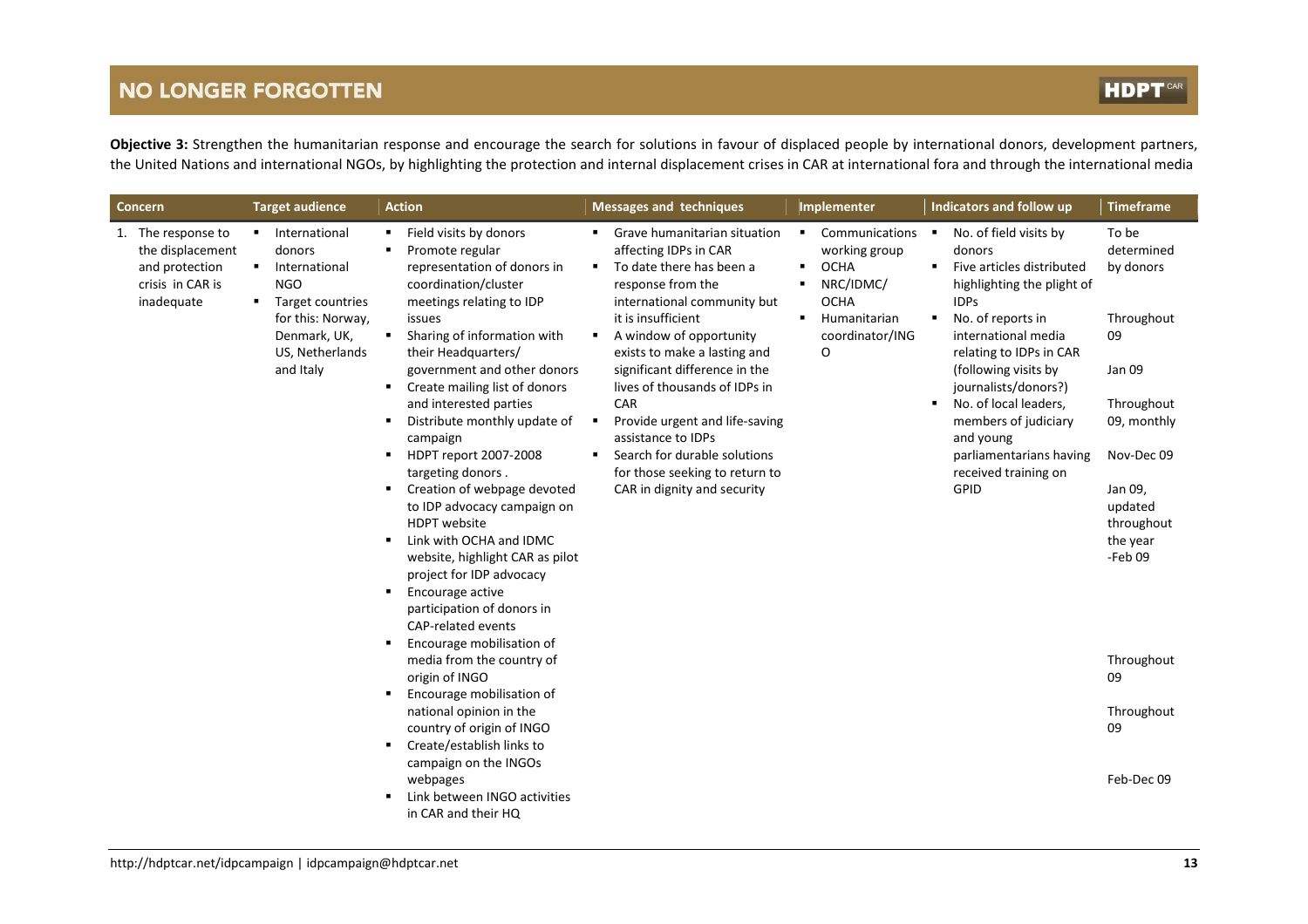## **HDPT**CAR

| <b>Concern</b>                                                                                                  | <b>Target audience</b>                                    | <b>Action</b>                                                                                                                                                                                                                                                                                                                                                                                                                                                                       | <b>Messages and techniques</b>                                                                                                                        | Implementer                                                                                | Indicators and follow up                                                                                                                                                                                                                                                                                                                                                                           | <b>Timeframe</b>                                         |
|-----------------------------------------------------------------------------------------------------------------|-----------------------------------------------------------|-------------------------------------------------------------------------------------------------------------------------------------------------------------------------------------------------------------------------------------------------------------------------------------------------------------------------------------------------------------------------------------------------------------------------------------------------------------------------------------|-------------------------------------------------------------------------------------------------------------------------------------------------------|--------------------------------------------------------------------------------------------|----------------------------------------------------------------------------------------------------------------------------------------------------------------------------------------------------------------------------------------------------------------------------------------------------------------------------------------------------------------------------------------------------|----------------------------------------------------------|
|                                                                                                                 |                                                           | communications activities<br>Lobbying by NGOs of their<br>п.<br>governments in favour of IDPs<br>in CAR                                                                                                                                                                                                                                                                                                                                                                             |                                                                                                                                                       |                                                                                            |                                                                                                                                                                                                                                                                                                                                                                                                    | Ad hoc during<br>the year                                |
| 2. The displacement<br>and humanitarian<br>crisis in CAR is<br>mostly unknown<br>outside of CAR                 | International<br>media<br>International<br>opinion-makers | Product a campaign kit for<br>donors and international<br>journalists (English)<br>Facilitate field visits of<br>٠<br>international journalists<br>Issue one press release a<br>٠<br>month<br>Have campaign update on<br>agenda of Geneva press<br>briefing once a month                                                                                                                                                                                                            | Alert and mobilise<br>$\blacksquare$<br>international opinion in<br>favour of IDPs and returnees<br>in CAR                                            | Communications<br>٠<br>working group<br><b>OCHA</b><br>٠<br><b>INGOs</b><br>$\blacksquare$ | No. of reports on IDP<br>٠<br>issues in CAR<br>No. of blogs relating to<br>$\blacksquare$<br><b>IDP issues in CAR</b><br>% finances mobilised for<br>$\blacksquare$<br>IDP programmes/<br>projects in CAR<br>No. of INGOs with<br>٠<br>website links/stories<br>relating to their<br>activities with IDPs in<br><b>CAR</b><br>No. of INGOs featuring<br>٠<br><b>IDP</b> issues in their<br>reports | <b>Jan 09</b><br>Ad hoc in 09<br>Jan-Dec 09              |
| 3. The displacement<br>and humanitarian<br>crisis in CAR has<br>been largely<br>neglected within<br>the country | National media<br>Local/national<br>opinion               | Reinforce the capacity of<br>local/national media<br>(workshops for local media on<br>GPID and rights of the child,<br>training for media on format<br>and content to include<br>protection issues for general<br>public)<br>Production of a programme<br>for national radio (use<br>ONUMagazine, radio Ndeke<br>Luka, radio rural) highlighting<br>the plight of IDPs in CAR<br>Put the launch of CAP in the<br>context of the campaign<br>Field visits by national<br>journalists | Sensitise the local population<br>٠<br>on the challenges facing IDPs<br>and returnees, as well as the<br>obligations of CAR govt,<br>through the GPID | Protection<br>٠<br>Cluster,<br><b>BONUCA/UNICE</b><br>F<br>Communications<br>working group | No. of journalists<br>л.<br>trained on GPID and<br>rights of the child<br>No. of journalists who<br>$\blacksquare$<br>have been on field<br>missions with an IDP<br>component<br>No. of articles in local<br>$\blacksquare$<br>press highlighting the<br>issue of IDPs and<br>returnees in CAR<br>Positive press coverage<br>٠<br>of visit/activities of IDP<br>ambassador                         | March, July<br>and Oct 09<br>April-nov 09<br>Jan, march, |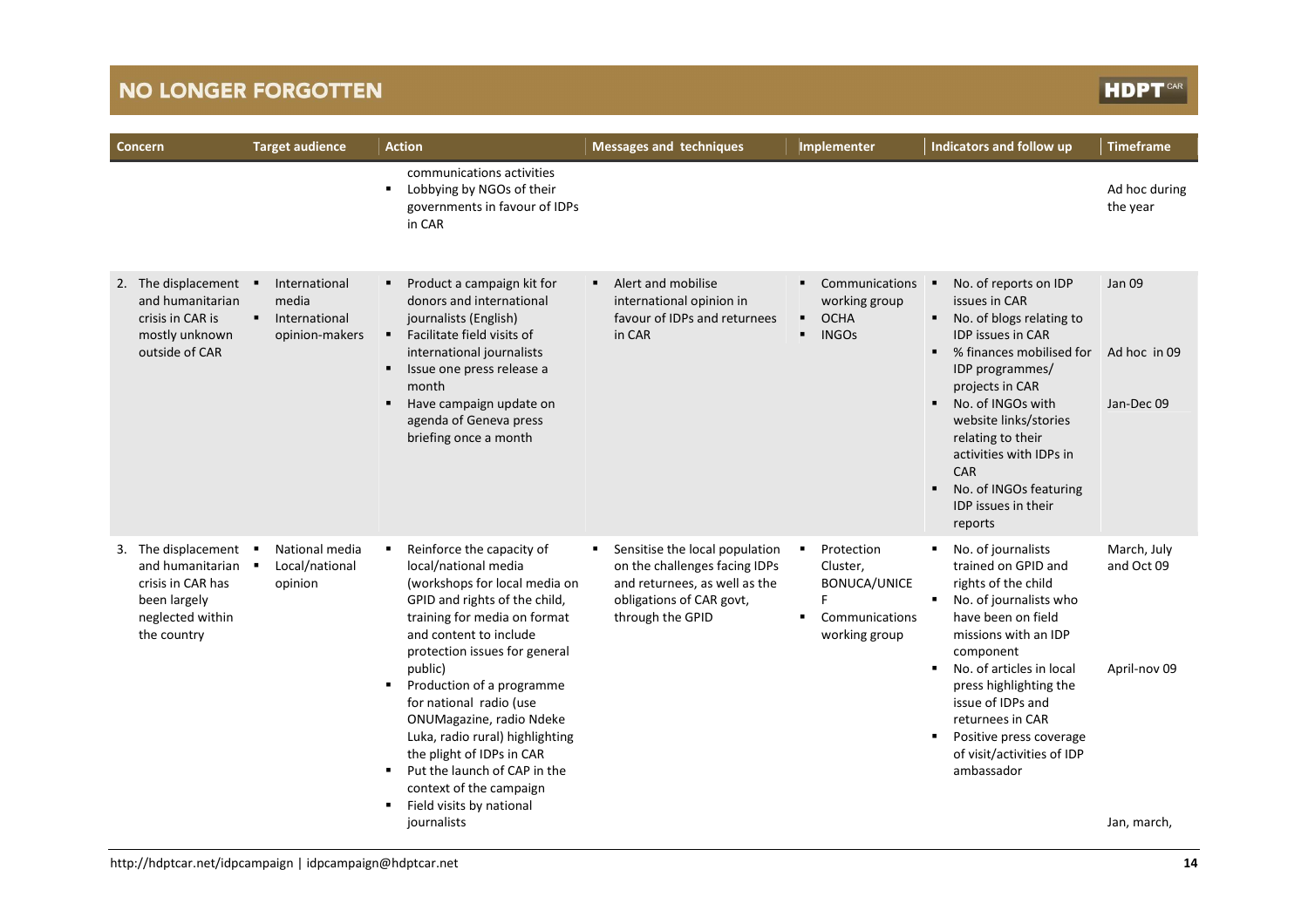# **HDPT**CAR

| Concern | <b>Target audience</b> | <b>Action</b>                                                                                                              | <b>Messages and techniques</b> | Implementer | Indicators and follow up | <b>Timeframe</b>           |
|---------|------------------------|----------------------------------------------------------------------------------------------------------------------------|--------------------------------|-------------|--------------------------|----------------------------|
|         |                        | Press conferences (bi-<br>monthly)<br>Press releases (bi-monthly)                                                          |                                |             |                          | May, July,<br>Sept, Nov 09 |
|         |                        | Campaign launch<br>National IDP ambassador<br>(Frederick GOPORO)                                                           |                                |             |                          | Aug 09                     |
|         |                        | identified and active in<br>highlighting the situation<br>affecting IDPs<br>$\blacksquare$                                 |                                |             |                          | Jan 09                     |
|         |                        | Production of an advocacy kit<br>for distribution to local<br>journalists (in French)<br>Community radio will be used<br>٠ |                                |             |                          | Aug-Dec 09                 |
|         |                        | in favour of the displaced to<br>promote their rights under<br>the GPID                                                    |                                |             |                          |                            |